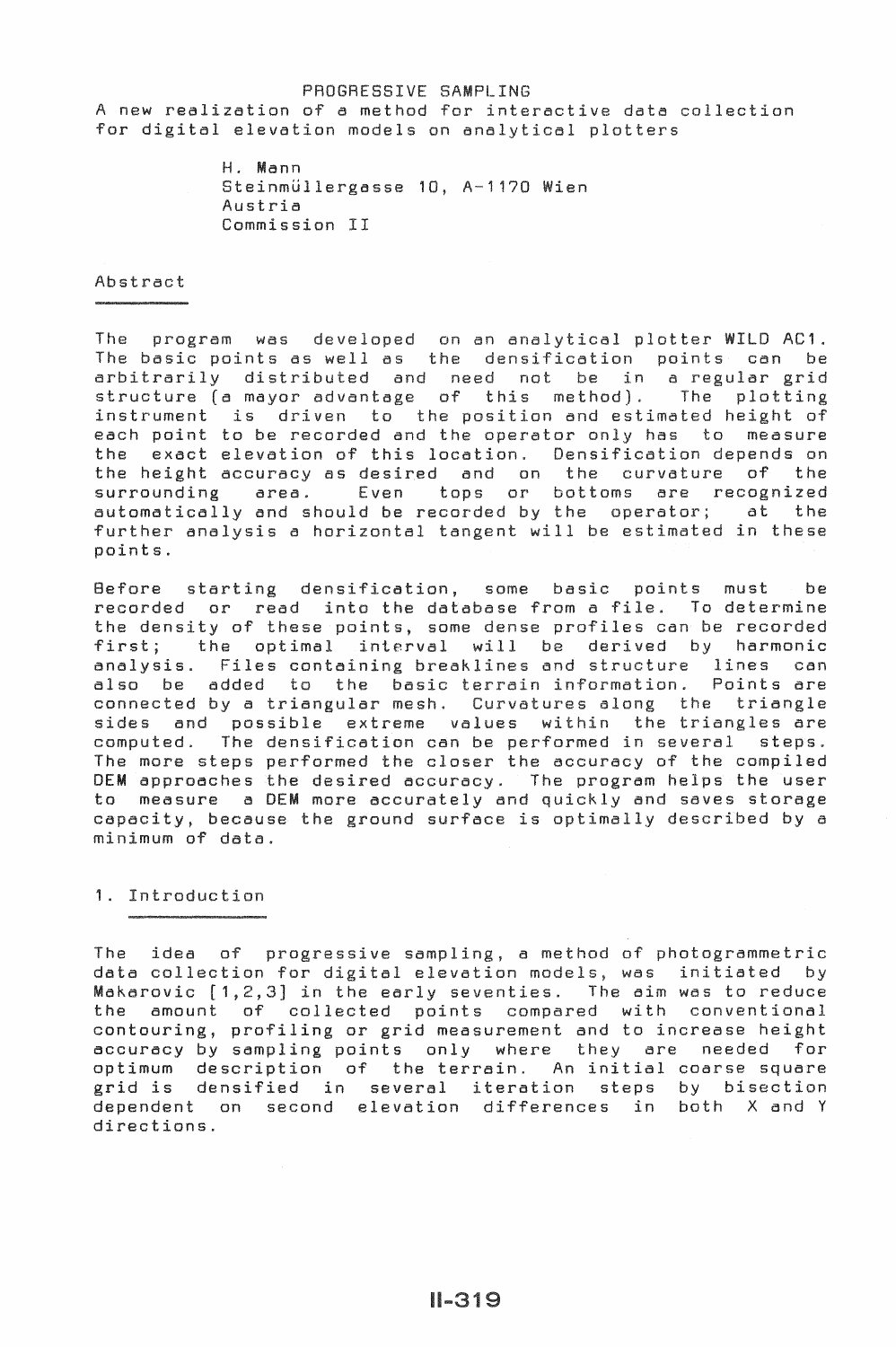Since this regular grid structure is still a restriction nde this regular gird structure is still a restriction to coordinate system this method was generalized to an arbitrary point distribution and surface analysis for curvature and local xtrema with respect of break lines and structure finite elements. These and some more features were realized by a program developed on a WILD analytical plotter AC1 running all WILD Aviolyt a ch are n ary  $i$ ro

# 2. Program features

The program is fully integrated into WILD's standard system software concerning both user interfacing and data base management. It is called as a data acquisition option after the<br>interior, outer and table orientation have been performed. The interior, outer and table orientation have been performed. program works interactive, completely menu driven and is very easy to use. There are seven main parts which will be descibed in the following:

2.1 Initialisation of height accuracy

Dependent on the distance the between the perspective centres, the height above ground and an empirical value for the accuracy of parallaxes measurement a minimum achievable height accuracy is calculated and three times that value is proposed to the user as default. Any value not less than the minimun is accepted by the program.

### 2.2 Definition of sampling boundaries

Any convex quadrilateral can be defined by registration of four points in the model and/or input of control points names. New points are stored with their names in the control point file to use them again for adjacent sampling areas either in the same or in the next model. After definition a check can be made which drives the measuring mark in the restitution instrument and the pen of the connected plotter along the four sides of the polygon.

2.3 Definition of a basic grid interv

There must be basic data for surface analysis and densification derived either by measurement of a coarse basic grid or by input of already existant terrain points covering the sampling area into the database  $(--> 2.4)$ . Both methods can also be used together. By experienced operators the basic grid interval can By experienced operators the basic grid interval can be input manually or derived empirically by measuring some characteristic profiles in the model. Data collection in these test profiles is very dense and by harmonic analysis and decomposition into Fourier series a basic grid intervall is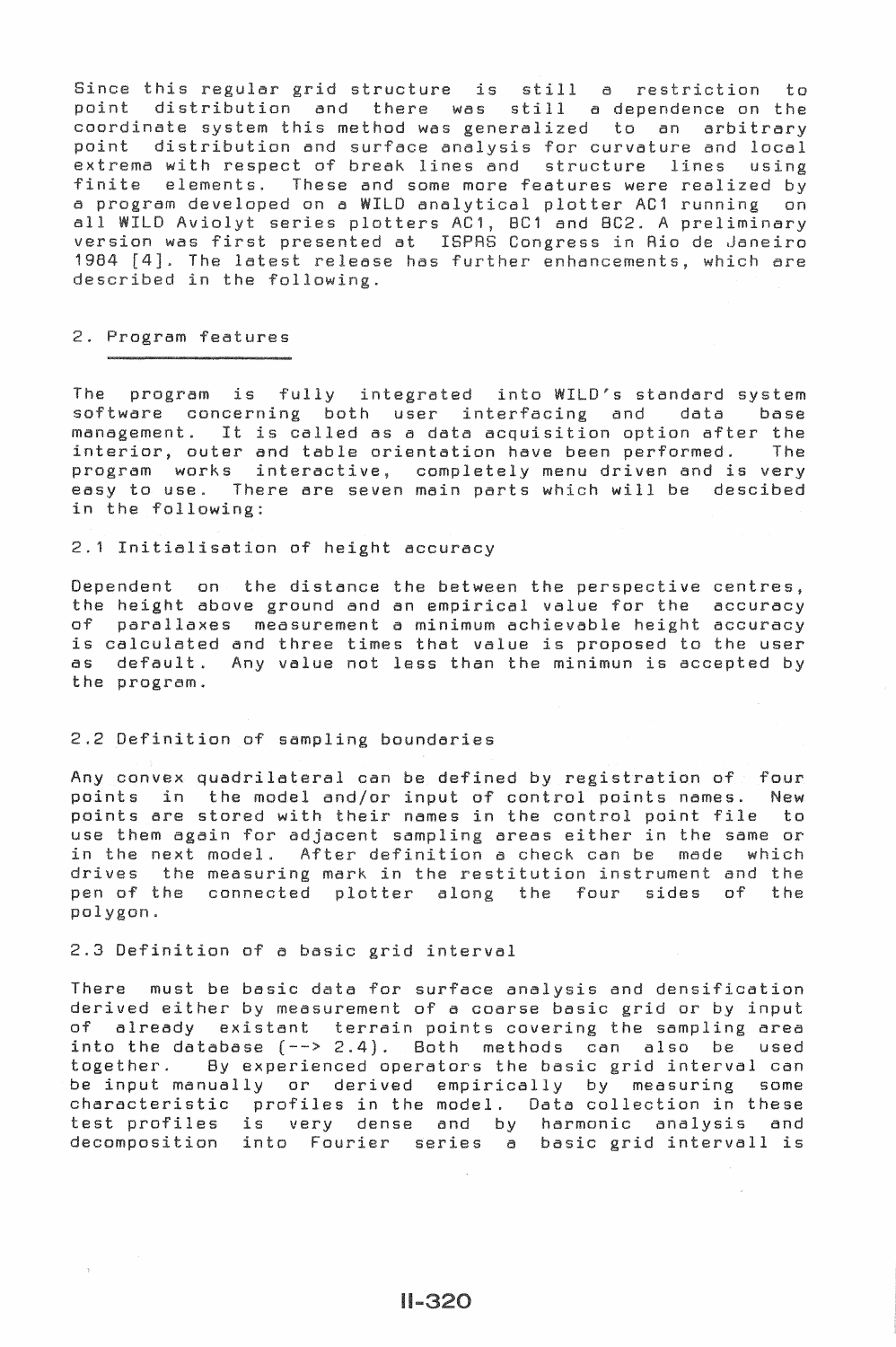e ccount anyway when progressive sampling takes place and need not be considered in the basic grid er  $[5,6,7]$ . Test cause that resul 1ines and structure iles should not cross in unnecessarily small lines are taken into

2.4 Input of already existing data

An existing OEM derived from an analogous or analytical nstrument or from a data base can be input instead or in addition to the basic grid. Break lines and structure lines station of the bacic given the inner and strategies in the second of the final DEM and less densification points during the sampling process. The data points are converted to an internal data base structure for fast direct access during progressive sampling.

### 2.5 Basic grid measurement

The basic information for the terrain analysis and the<br>densification\_procedure\_is\_a\_regular\_triangular\_\_grid\_with\_\_the densification procedure is a regular triangular grid with specified basic interval as sidelength. First the boundaries are scanned with that distance and then the points within that limits are measured.

### 2.6 Progressive sampling

Basic terrain points are densified in several steps dependent on the desired height accuracy and the curvature of the terrain surface. The program automatically builds working units of different size dependent on the local point density. A triangular intermeshing of these points with a minimum sum of all distances is performed. Break lines and structure lines always are part of the triangle network to avoid smoothing or unnecessary densification. Breaklines also build boundaries for the interpolation which results in two ore more pairs of partial deviations in these points. In each mesh point the partial deviations  $dz/dx$  and  $dz/dy$  are calculated by the elevations and distances of the neighbours. For each triangle a polynomial of third order is used for analysis and interpolation, whose terms are derived from the three elevations and the three pairs of partial deviations in the corners. The triangle sides are partial deviations in the corners. The triangle sides are<br>tested for curvature and if a certain threshold depending on the desired height accuracy is exceeded, a new point is interpolated and the operator is requested to adjust the elevation of the<br>measuring mark and to release a registration. In addition the measuring mark and to release a registration. In addition interior area of a triangle mesh is tested for a local extremum. For these points partial deviations of zero are assumed for further densification steps. When a densification step is finished, an 'RMS Error' is calcuated by the differences of the interpolated and measured elevations. The operator can decide now if another step should be done or not.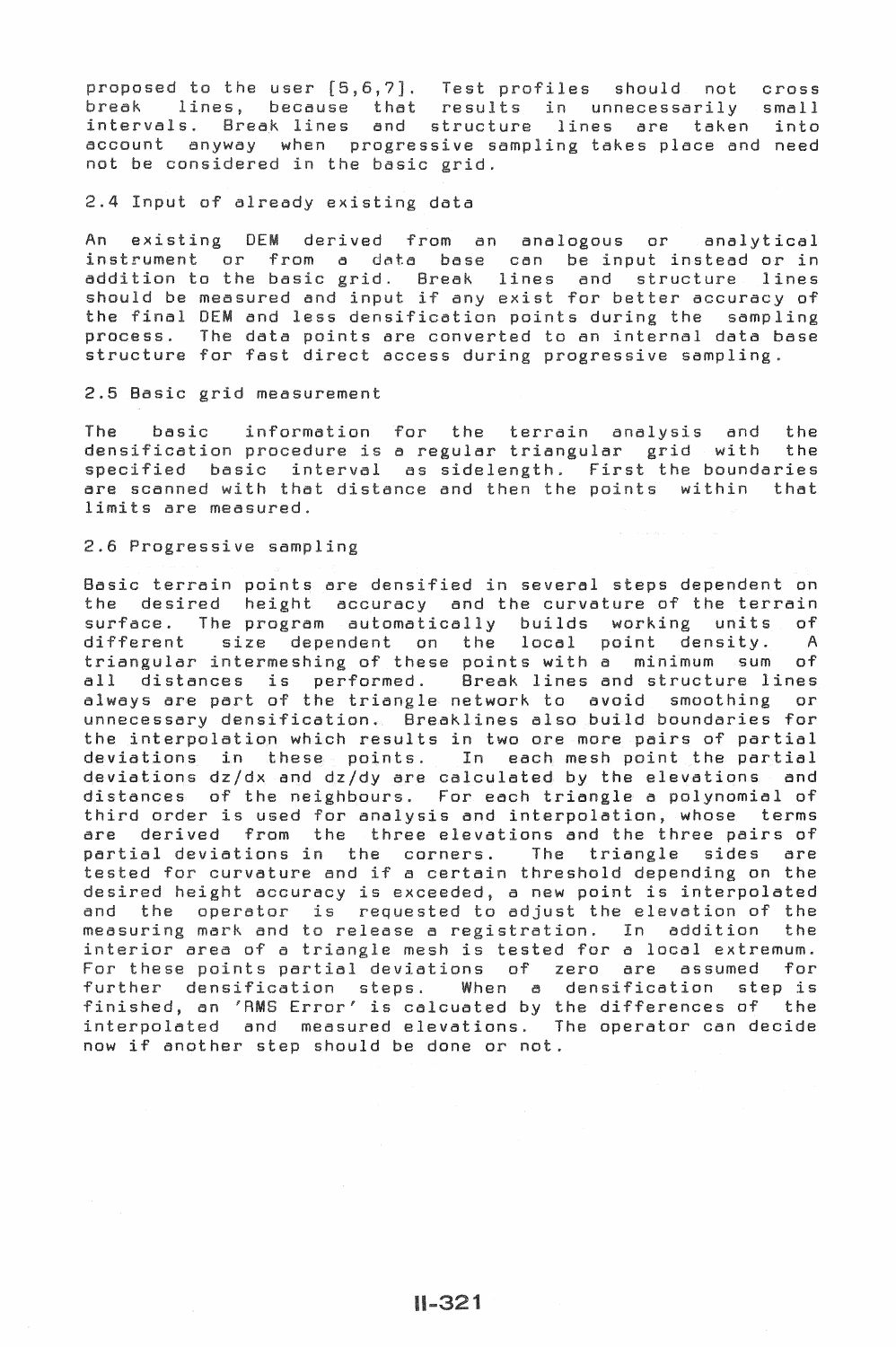2.7 Data base management

Local data is stored in a special quadtree stucture for fast direct access during the analysis and densification process. Statistics about the number of sampled points and the height accuracies after each step can be shown at any time. There is also a possibility for data editing. Points from the data base can be snapped by releasing a registration close to them. The measuring mark and the plotter pen are driven to the point position and elevation and the coordinates are shown on the display. Points can be deleted or additional single points can be inserted if desired.

All or only by basic grid measurement and progressive sampling recorded points can be converted to an output file. This output can be done as often as required and at any densification step to achieve files of different height accuracy for different purposes, i.e. for production of orthophotos or calculation of contour lines.

This option also allows for complete deletion of the data base after an output file was generated.

# 3. Operational remarks

The program is controlled by an easy to use menu technique, fully compatible with the AVIOLYT system and application software. Online check plots can be made of all registrations, included boundary definitions and test profile measurement. The operator may exit at any stage. The data registered up to this point is saved and the operator can continue at any time from exactly the same point. Several function keys are available<br>e.g. for changing the  $z/v$  components from handwheel to e.g. for changing the  $z/y$  components from handwheel footdisk, for registering or skipping a point etc. The measuring mark is driven to the predicted point in position and elevation. The operator must now set the floating dot and elevation. The operator must now set the ridating dot<br>precisely on the ground and record the point. If it is not possible to set the mark another point within a radius specified from the program can be registered. An acoustical signal sounds if the mark is outside the circle, but by use of a function key also sampling of points autside-that-limit-is-possible. The operator can always return back to the predicted point by operator can always return back to the predicted another function key or reject the registration.

### 4. Discussion of final height accuracy

Several tests with different models were made at the Institute<br>for Photogrammetry and Remote Sensing of the Technical for Photogrammetry and Remote Sensing of the University in Vienna and by WILD Heerbrugg [9] which compared different methods of data acquisition of digital elevation models. A 1000 by 1000 m square area of very rough terrain was measured using conventional grid, profile and contourline methods and Progressive Sampling. The following table presents a summary of results for that comparison.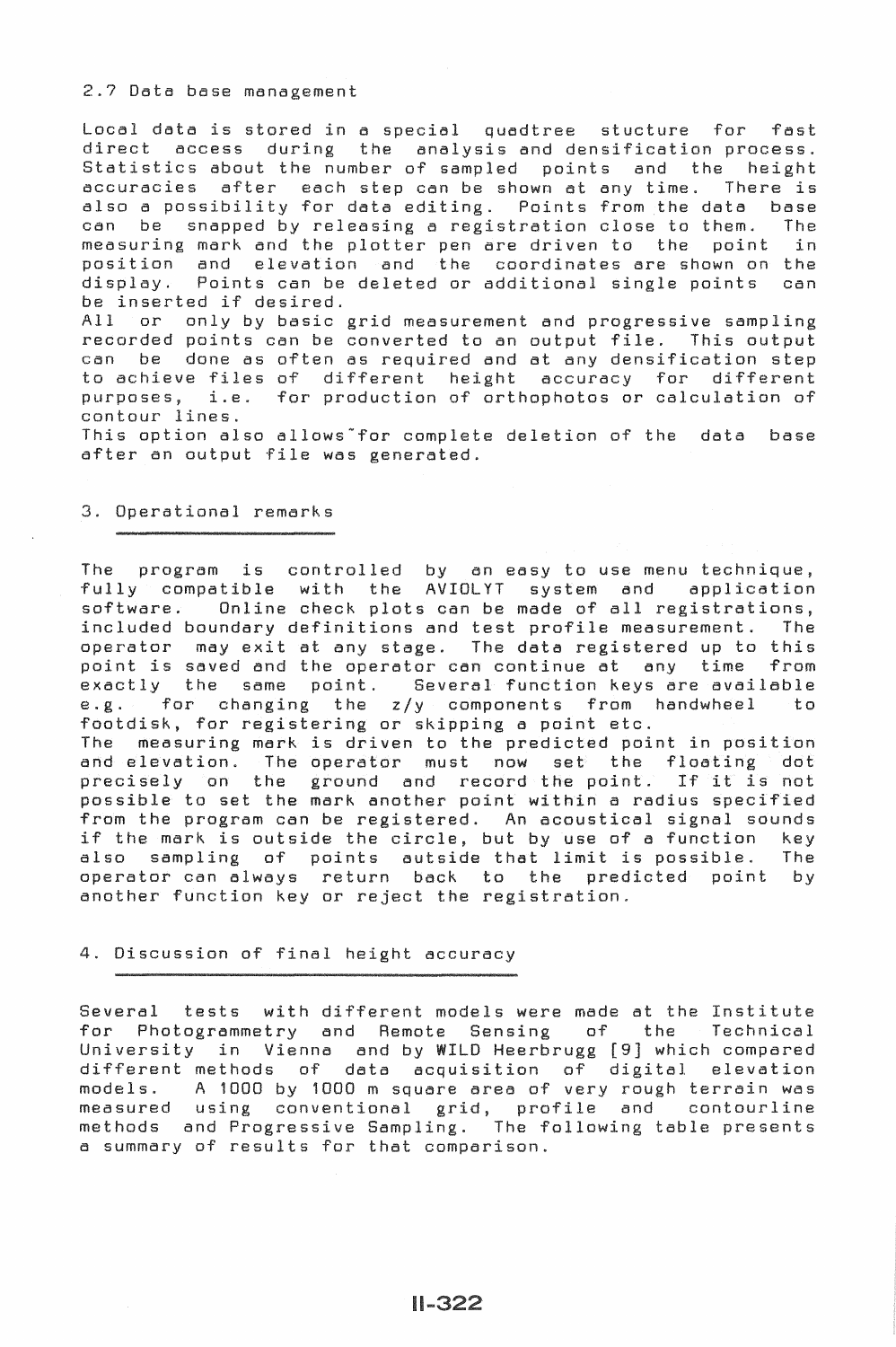| method                           | measuring time no of points<br>(h : m) |      | accuracy<br>(m) |
|----------------------------------|----------------------------------------|------|-----------------|
| 40m Profiles                     | 0:35                                   | 702  | 1.43            |
| 40m Grid                         | 0:21                                   | 590  | 1.49            |
| 10m Grid                         | 3:20                                   | 9118 | 0.87            |
| Contourlines                     | 1:57                                   | 9290 |                 |
| PSA without breaklines (3 steps) | 2:46                                   | 1577 | 0.87            |
| PSA with breaklines (2 steps)    | 2:30                                   | 1289 | 1.13            |

A comparison of plots of the contourlines with the point distribution in the Progressive Sampling acquisition without these information shows that PSA densified exactly in those regions where the terrain was structured. The time was reduced by more than 20 % and the number of registered points by more than 80 % compared to a 10 m dense grid measurement which lead to the same height accuracy of the OEM.

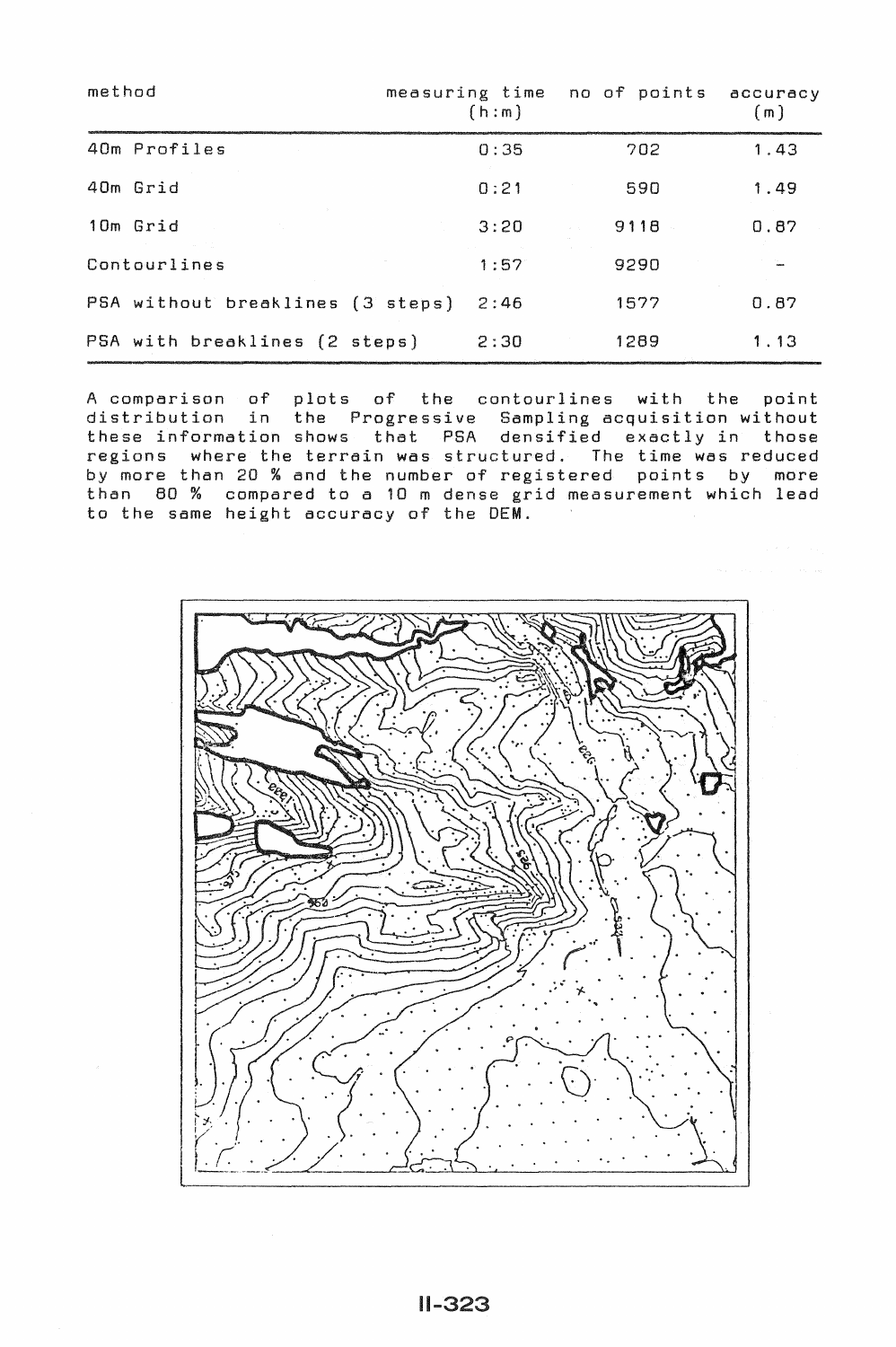#### 5. Summary

This solution of Progressive Sampling is based on triangular sophisticated surface analysis and interpolation algorithm independent form the coordinate system and differs from traditional concepts. Grid intermeshing of the terrain is a common but not a flexible method for data capture in regions with variable relief. The disadvantages become evident when additional morphologic information like break lines and structure lines is to be interpolated into the grid instead of their direct use for the intermeshing procedure. A new quadtree data base structure was developed for storage and very fast retrieval of arbitrarily distributed points and lines for online analysis and densification of the terrain points.

A major advantage is the reduction of time and the number of<br>points to be measured compared with other methods for DEM data points to be measured compared with other methods for DEM acquisition of same height accuracy. Also computing time for programs using that DEMs will be reduced enormously because of less but more qualified input points.

#### References

- [1] Makarovic, B.: Progressive sampling for digital terrein models ITC Journal 19?3-3
- [2) Makarovic, B.: Amended strategy for progressive sampling ITC Journal 19?5-1
- (3] Makarovic, 8.: Composite sampling for Digital Terrein Models ITC Journal 19??-3
- [4] Mann H., Steidler, F.: Progressive Sampling, a program for data collection for digital elevation models using triangular intermeshing with finite elements ISPAS Congress, Comm. II, Rio de Janeiro, 1984
- [5] Tempfli, K.: Genauigkeitsschatzung digitaler Hohenmodelle mittels Spektralanalyse Geowissenschaftliche Mitteilungen, Heft 22, 1982 TU Wien
- [6) Kraus, K.: Photogrammetrie 8d.2, Theorie und Praxis der Auswertesysteme Dümmler, Bonn 1984